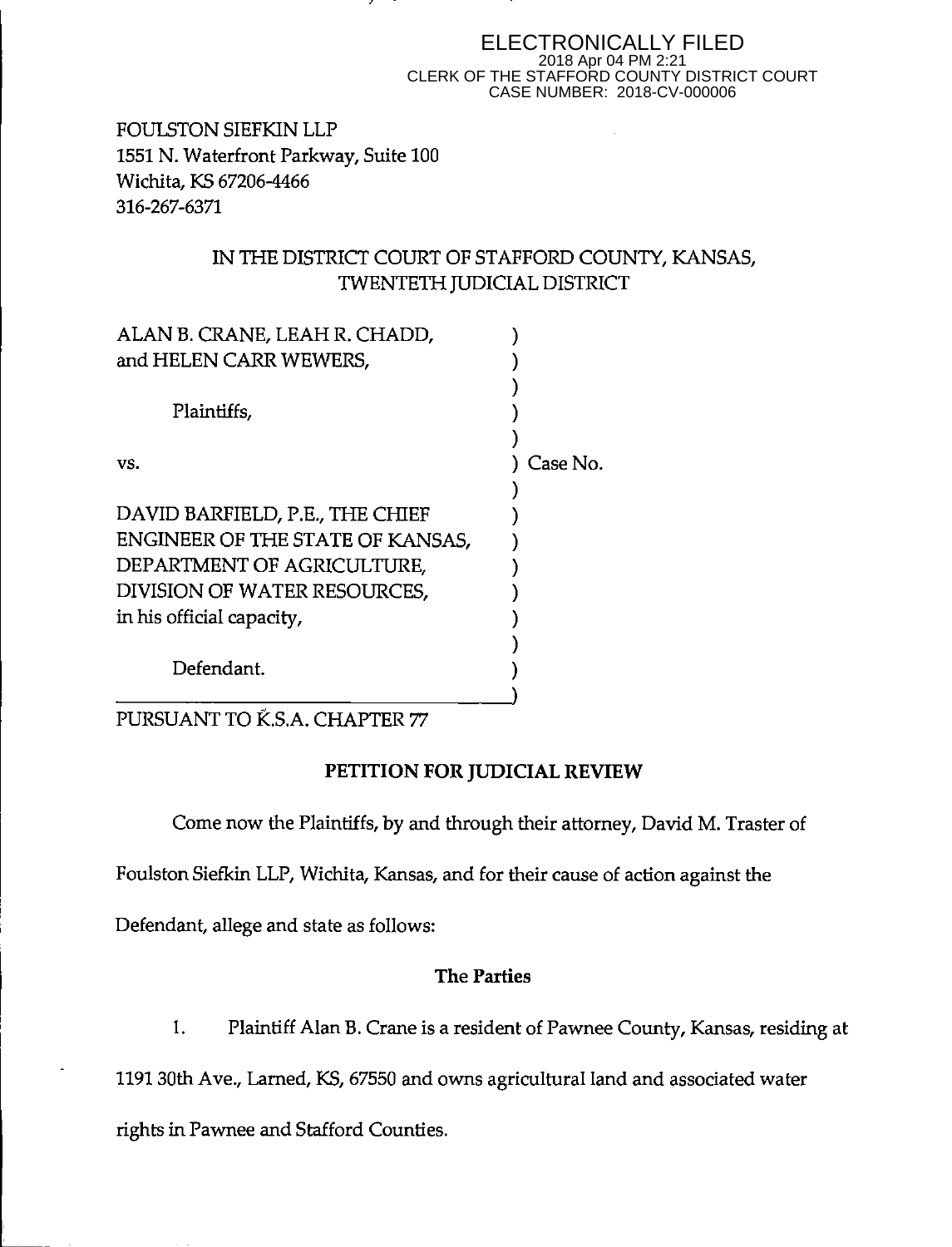2. Plaintiff Leah R. Chadd is a resident of Stafford County, Kansas, residing at 850 SW 70th Street, St. John, KS, 67576, and owns agricultural land and associated water rights in Stafford County.

3. Plaintiff Helen Carr Wewers is a resident of Johnson County, Kansas, residing at 8576 Caenen Lake Ct., Lenexa, KS 66215 and owns agricultural land and associated water rights in Stafford, Pratt, and Pawnee Counties.

4. The Defendant, David Barfield, P.E., is the Chief Engineer of the Division of Water Resources of the Kansas Department of Agriculture. He may be served at his official office located at 1320 Research Park Drive, Manhattan, Kansas 66502-5000.

5. Plaintiffs are owners of agricultural land within the boundaries of the Big Bend Groundwater Management District No. 5 ("GMD5") and within the boundaries of a proposed Local Enhanced Management District ("LEMA").

6. The Plaintiffs own water appropriation rights that authorize the diversion of groundwater for irrigation use within GMD5 and within the proposed LEMA.

#### **Jurisdiction**

7. Plaintiffs seek judicial review of the Chief Engineer's failure to enact regulations as specifically directed by the Legislature in KS.A. 82a-1041(k).

8. The 2012 Kansas Legislature enacted K.S.A. 82a-1041. L. 2012, Ch. 62. The full text of the statute is provided in Exhibit A.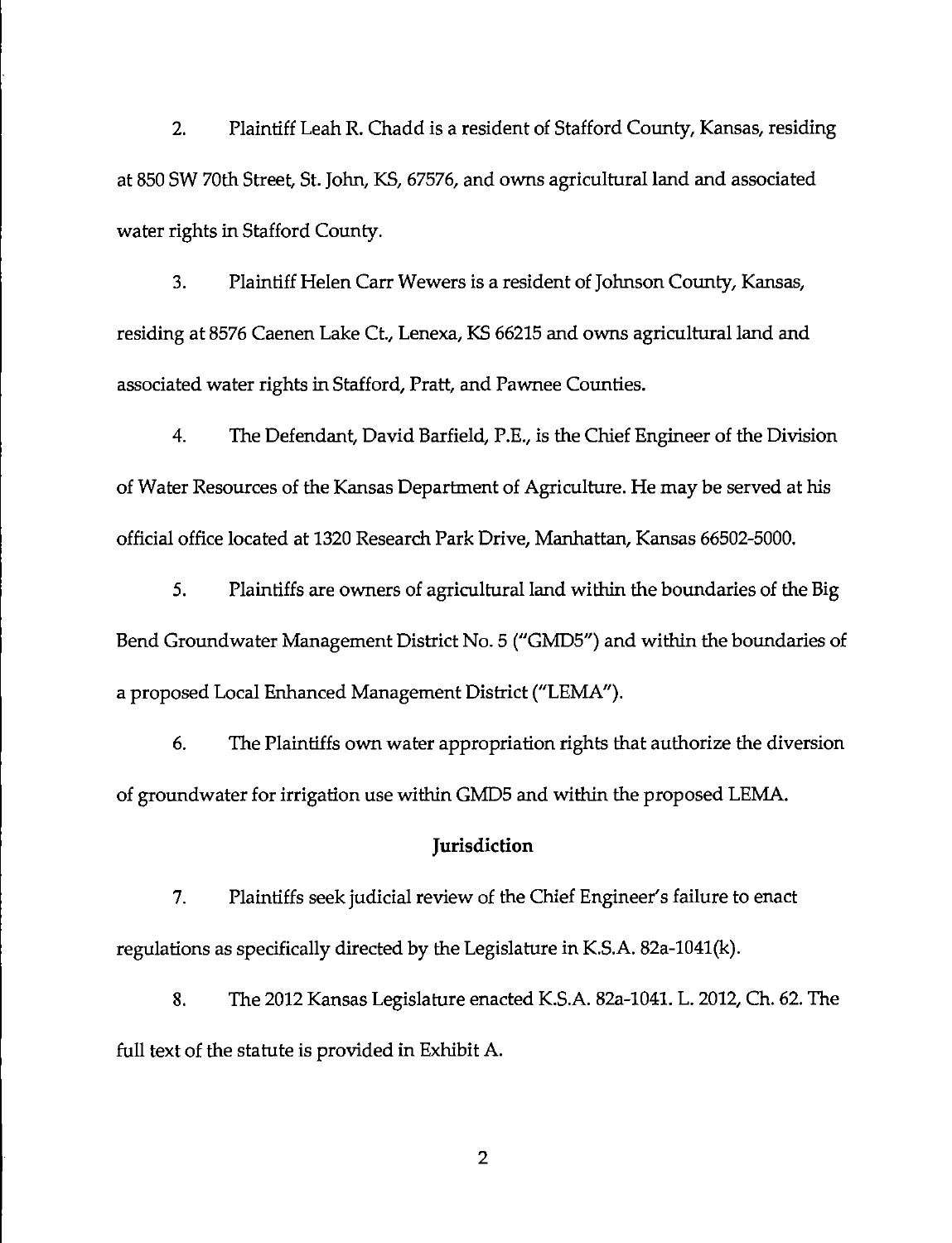9. Its provisions are part of and supplemental to the Kansas Groundwater Management District Act, KS.A. 82a-1020, *et seq.* K.S.A. 82a-1041(1).

10. The 2012 statute permits Groundwater Management Districts to propose Plans that would impose enhanced groundwater management requirements including "corrective controls" in specified geographical areas within a GMD's boundaries.

11. The statute requires the Chief Engineer to "adopt rules and regulations to effectuate and administer the provisions of this section." K.S.A. 82a-104l(k).

12. The Chief Engineer has failed to adopt rules and regulations as directed by the Legislature.

13. In a February 23, 2018, Order issued in a Northwest Kansas Groundwater Management District No. 4 ("NW KS GMD4") LEMA proceeding, the Chief Engineer stated that the plain text of the statute does not require that he adopt rules and regulations for LEMA proceedings.

14. The Kanas Judicial Review Act, KS.A. 77-601, *et seq.,* ("KJRA") defines "agency action" to include each of the following:

(1) the whole or a part of a rule and regulation or an order; (2) the failure to issue a rule and regulation or an order; or (3) an agency's performance of, or failure to perform, any other duty, function or activity, discretionary or otherwise.

KS.A. 77-602(b).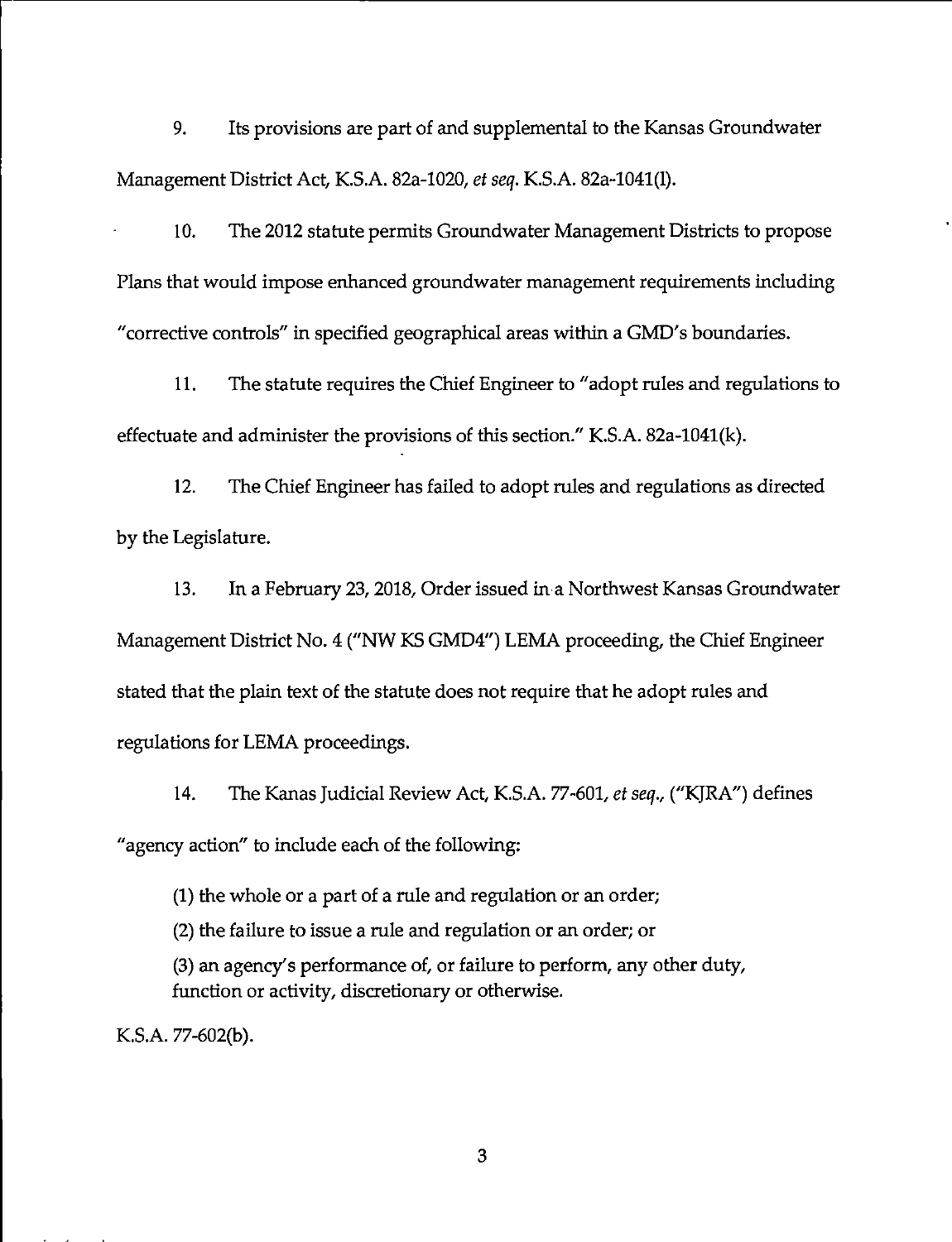15. The Plaintiffs are entitled to seek judicial review, pursuant to KS.A. 77- 607, of the Chief Engineer's failure to adopt regulations as required by K.S.A. 82a-1041 because failure to adopt regulations is final agency action and to the extent it is not, non-final agency action is reviewable pursuant to K.S.A. 77-608, 77-611(c), and 77- 631(a).

#### **Venue**

16. The challenged "agency action" is the failure to comply with the Legislative mandate to promulgate regulations to "effectuate and administer" the LEMA statute.

17. While this "agency action" could be "effective" in any County within any Groundwater Management District, GMDS is actively working on a proposed LEMA that would impact water rights in Edwards, Kiowa, Pawnee, Pratt, Reno, Rice, and Stafford Counties. See map of proposed LEMA attached as Exhibit B.

18. Moreover, DWR is actively and aggressively involved in the development of the proposed LEMA.

19. Venue in Stafford County is proper because the Chief Engineer's failure to promulgate regulations is, in fact, effective in Stafford County, Kansas. KS.A. 77-609(b).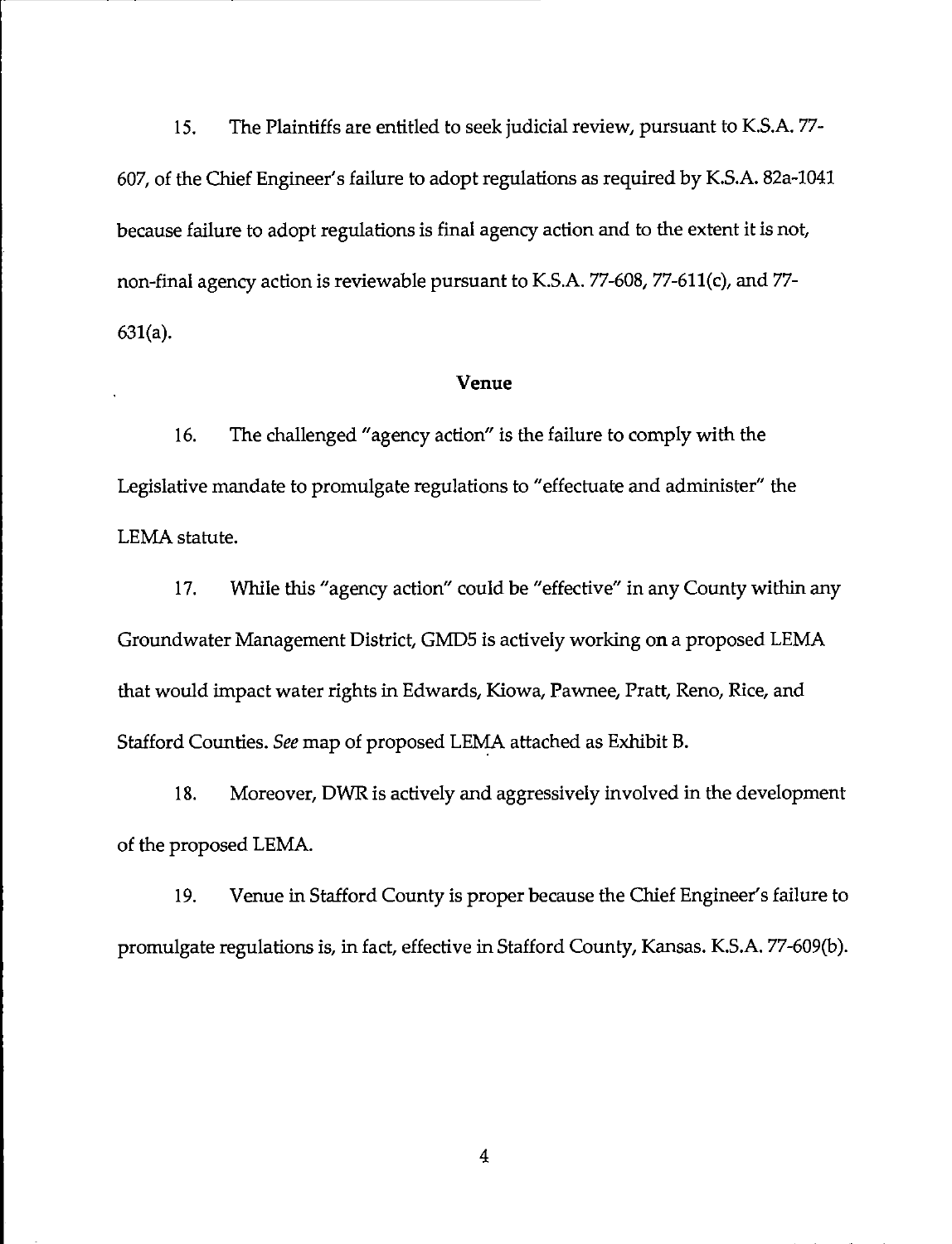#### Facts

20. In the first five and one-half years since the enactment of the LEMA statute, the Chief Engineer has not adopted rules and regulations as directed by the Legislature in K.S.A. 77-609(b).

ķ

21. At the GMD5's Annual Meeting held in St. John, Kansas on February 15, 2018, the GMD presented a draft LEMA plan.

22. The Chief Engineer and several of his staff were present at the meeting and the Chief Engineer followed the GMD's presentation with a presentation of his own.

23. The essence of the presentation was that the GMD is working on the text of a proposed LEMA that is being driven by the Chief Engineer's finding that a senior water appropriation right has been impaired. The GMD has proposed implementing an augmentation program that would address all or most of the impairment concerns.

24. Nevertheless, the Chief Engineer has insisted on reductions in water use with GMD5 even though GMD5's augmentation plan would likely resolve the alleged impairment of a senior water appropriation right.

25. Kansas public policy, unchanged since 1945, mandates the use of the prior appropriation doctrine when there is insufficient water available to meet the needs of all appropriators.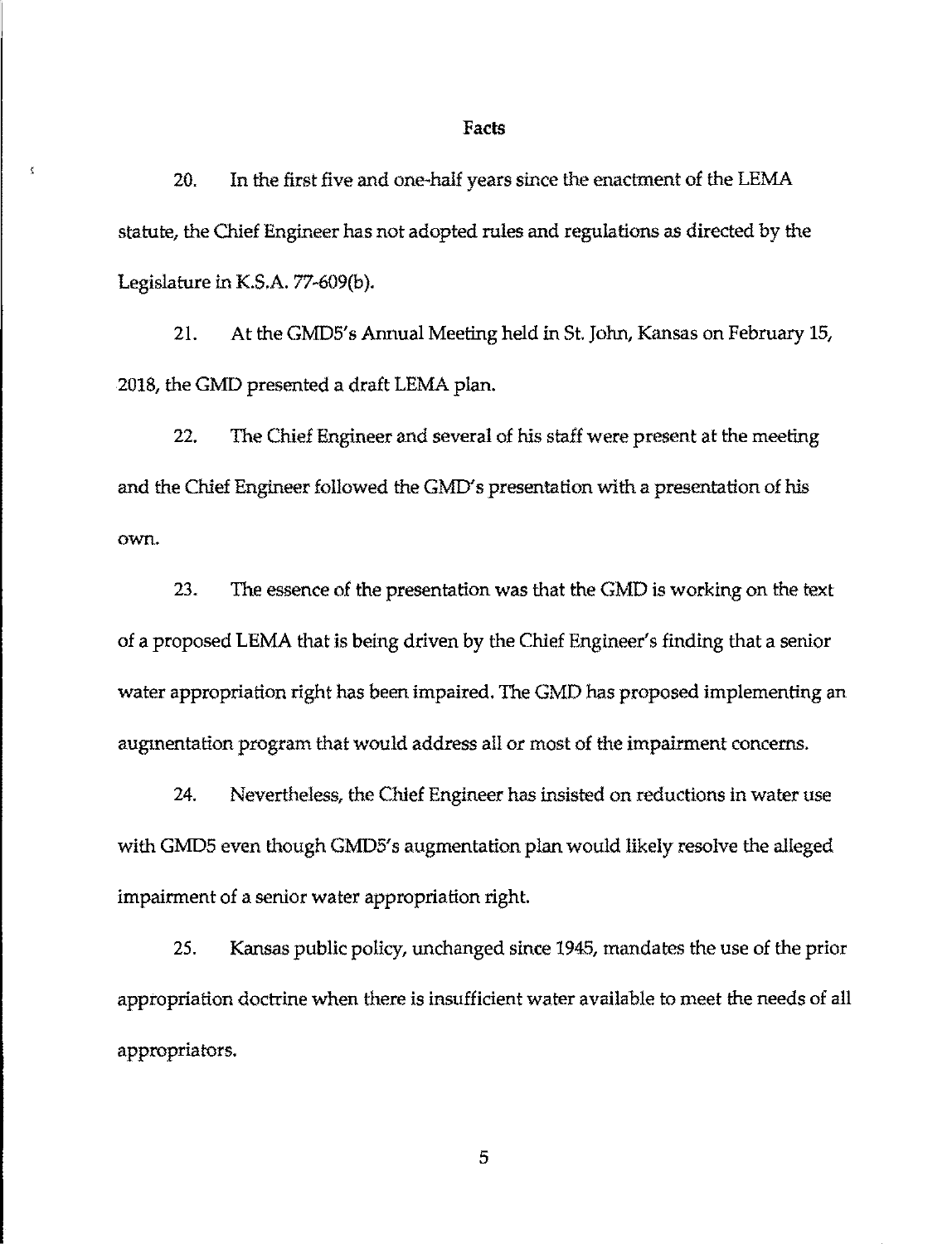26. The prior appropriation doctrine permeates the Kansas Water Appropriation Act and is fundamental Kansas public policy that is binding on all water users and government agencies, including the Division of Water Resources and the Groundwater Management District. *See, e.g.,* K.S.A. 82a-703b(b); 82a-706; 82a-706b; 82a-706e; 82a-707(b), (c), and (d); 82a-708b; 82a-710, 82a-711(b)(3), 82a-71la, 82a-712, 82a-716; 82a-717a; 82a-742; and 82a-745.

27. The application and enforcement of the prior appropriation doctrine is arguably the most important "duty or power of the chief engineer granted pursuant to the Kansas water appropriation act." *See* K.S.A. 82a-1039.

28. Kansas public policy specifically permits groundwater mining in areas where there is little or no recharge even though it reduces the quantity of water available to senior users, the public, and future users. K.S.A. 82a-711 and 82a-711a.

29. The Groundwater Management District Act, K.S.A. 82a-1020, *et seq.,* is subject to, controlled by, and does not amend the Kansas Water Appropriation  $Act$ making all of the GMO Act's provisions subject to the prior appropriation doctrine. *See, e.g.,* K.S.A. 82a-1020, 82a-1028(n) and (o), 82a-1029, and 82a-1039.

30. In a provision related to the LEMA statute, the Legislature mandated that IGUCAs follow the prior appropriation doctrine by specifically stating that the duties and powers granted to the Chief Engineer in the Water Appropriation Act trump the IGUCA provisions. K.S.A. 82a-1039.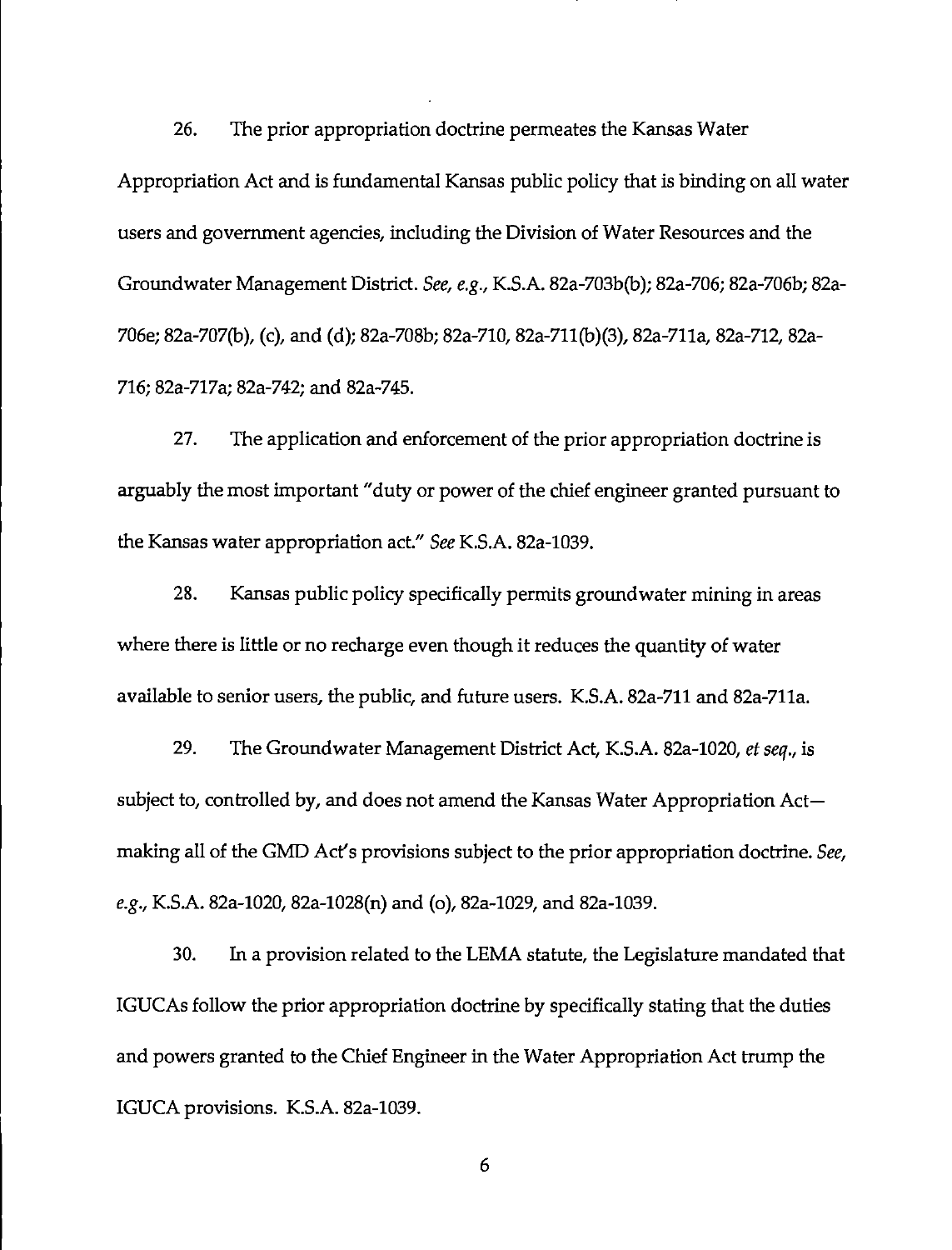31. DWR has entered a finding of fact for every Kansas water appropriation right holding that the permitted quantity is reasonable and that finding cannot be collaterally attacked by the permittee, other water users, or governmental agencies, including the Division of Water Resources.

32. In direct violation of the prior appropriation doctrine, the proposed LEMA Plan treats irrigation, stockwatering, and other users differently in violation of K.S.A. 82a-707(b), which specifically states that the "date of priority of every water right of every kind, and not the purpose of use, determines the right to divert and use water at any time when the supply is not sufficient to satisfy all water rights."

33. The Chief Engineer has failed to use other methods to address impairment concerns including administration of minimum desirable strearnflow requirements and administration of the priority system that is at the heart of Kansas water law.

34. In the NW KS GMD4 LEMA proceeding, a group of water right owners filed a *Notice of Intervention* and a *Motion for Continuance* on October 10, 2017. On October 27, 2017, they filed a *Motion to Provide Due Process Protections for lrrigators* and a *Motion For Reconsideration* asking the Chief Engineer to reconsider his initial finding that the proposed LEMA plan complied with Kansas law.

35. The Chief Engineer denied the *Motion For Reconsideration,* and only granted portions of the Intervenor's *Motion to Provide Due Process Protections.* In his February 23, 2018, Order, the Chief Engineer explained that he did not rule on the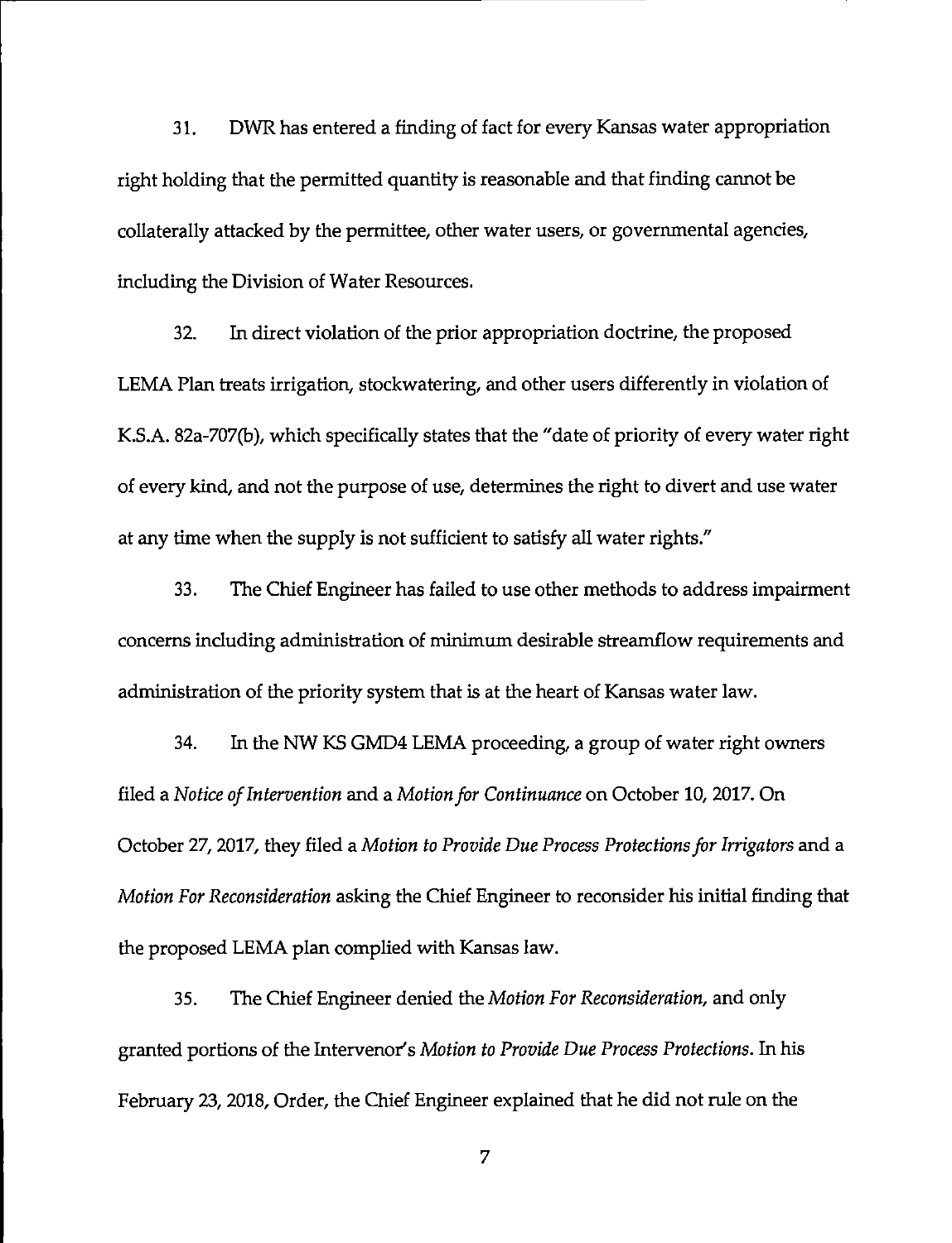Intervenor's initial *Motion for Continuance,* stating that the LEMA statute "does not mandate that the public hearings be conducted as adversarial hearings."

36. Kansas water rights are property rights; their owners are entitled to due process and equal protection.

37. Based on *his* rulings in the NW KS GMD4 LEMA proceeding, Plaintiffs

believe any rules and regulations adopted by the Chief Engineer would not address the

fundamental constitutional due process and equal protection requirements and would

not be consistent with Kansas water law.

#### **Scope of Review and Authorized** Remedies

38. The Court is authorized by the KJRA to grant relief under any of the

following circumstances:

(1) The agency action, or the statute or rule and regulation on which the agency action is based, is unconstitutional on its face or as applied;

(2) the agency has acted beyond the jurisdiction conferred by any provision of law;

(3) the agency has not decided an issue requiring resolution;

(4) the agency has erroneously interpreted or applied the law;

(5) the agency has engaged in an unlawful procedure or has failed to follow prescribed procedure;

\* \* \*

(8) the agency action is otherwise unreasonable, arbitrary or capricious.

KS.A. 77-621(c).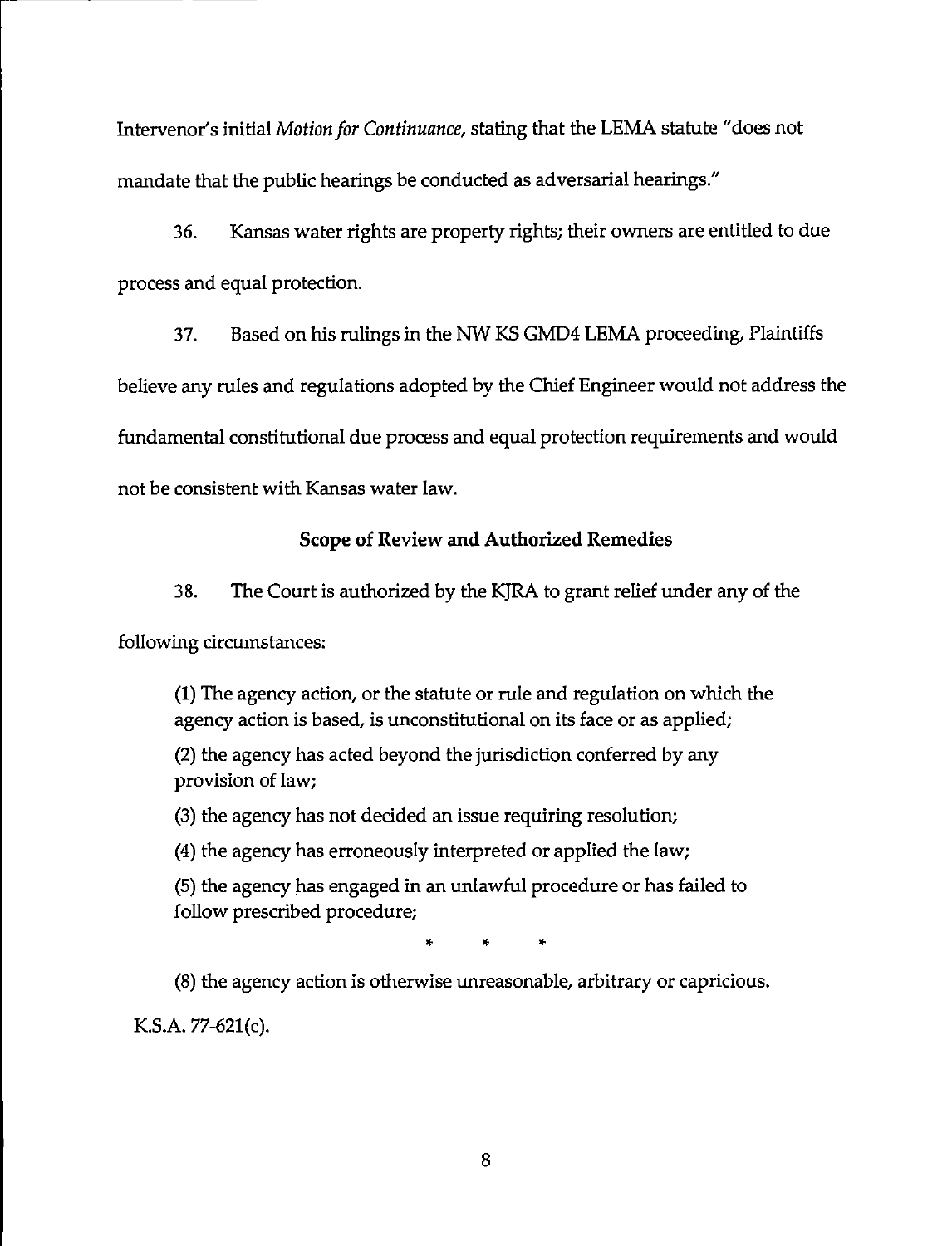39. Moreover, the KJRA gives this Court broad authority to grant "appropriate relief'' including injunctive, declaratory, and other forms of relief. KS.A. 77-622(b), (c) and (d).

#### Relief Requested

The Plaintiffs request that the Court enter declaratory judgment interpreting provisions of the Kansas Water Appropriation Act, K.S.A. 82a-701, *et seq.;* the Kansas Groundwater Management District Act, KS.A. 82a-1020, *et seq.,* including K.S.A. 82a-1041; and the United States and Kansas Constitutions holding:

a. that K.S.A. 82a-1041(k) requires the Chief Engineer to adopt rules and regulations to effectuate and administer the provisions of the LEMA statute;

b. that the LEMA statute does not permit the Chief Engineer to ignore the prior appropriation doctrine in crafting rules and regulations for LEMA Plans;

c. that the United States and Kansas Constitutions require the Chief Engineer to provide persons whose property rights may be affected by a LEMA Plan with equal protection and due process of law; and

d. for such other relief as the Court, in its discretion, deems appropriate, just, and equitable.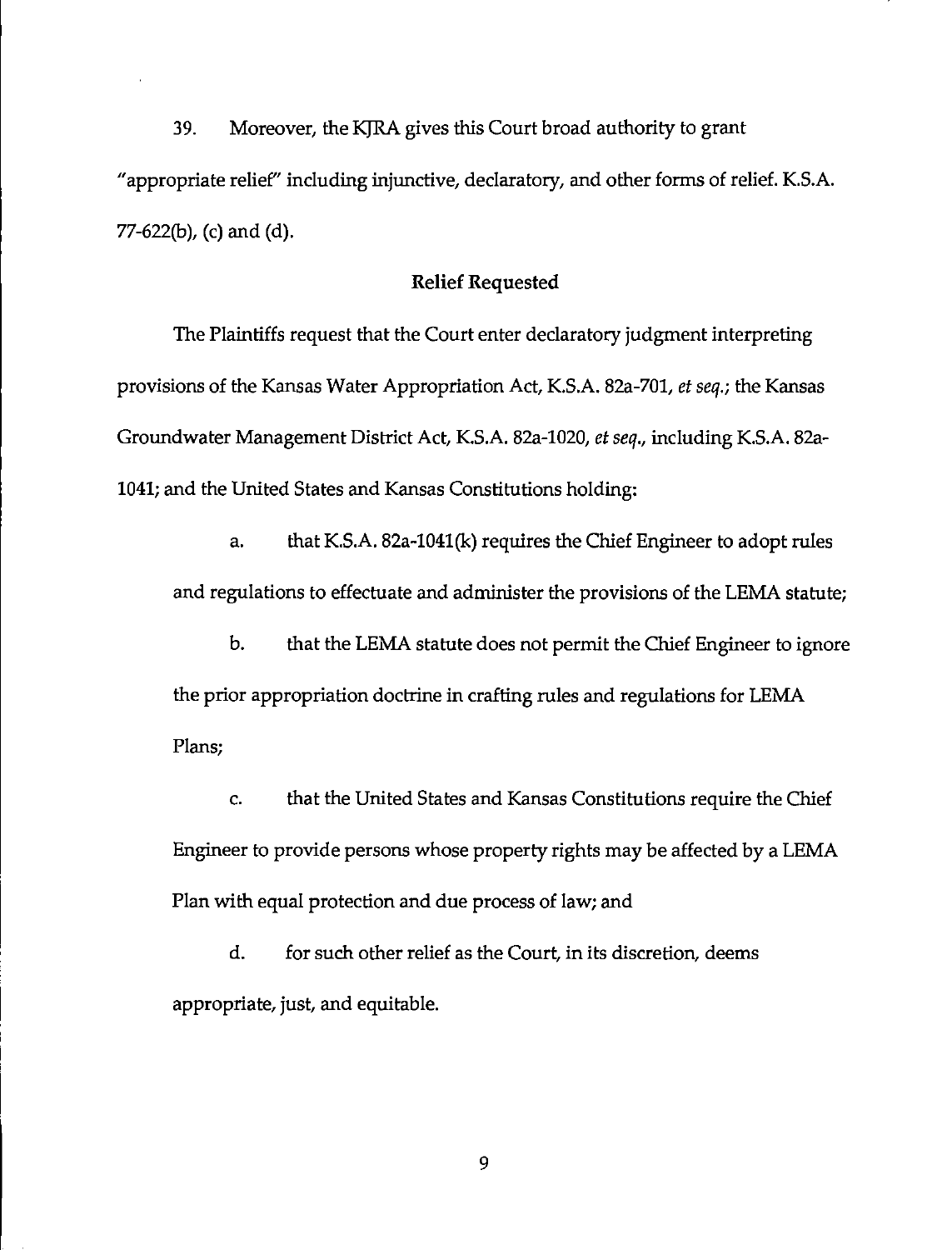Respectfully submitted,

FOULSTON SIEFKIN LLP 1551 N. Waterfront Parkway, Suite 100 Wichita, KS 67206-4466 Tel (Direct): 316-291-9725 Fax (Direct): (866) 347-3138/

 $M_{\rm disk}$  $By$ 

David M. Traster, #11062 dtraster@foulston.com *Attorneys for Plaintiffs*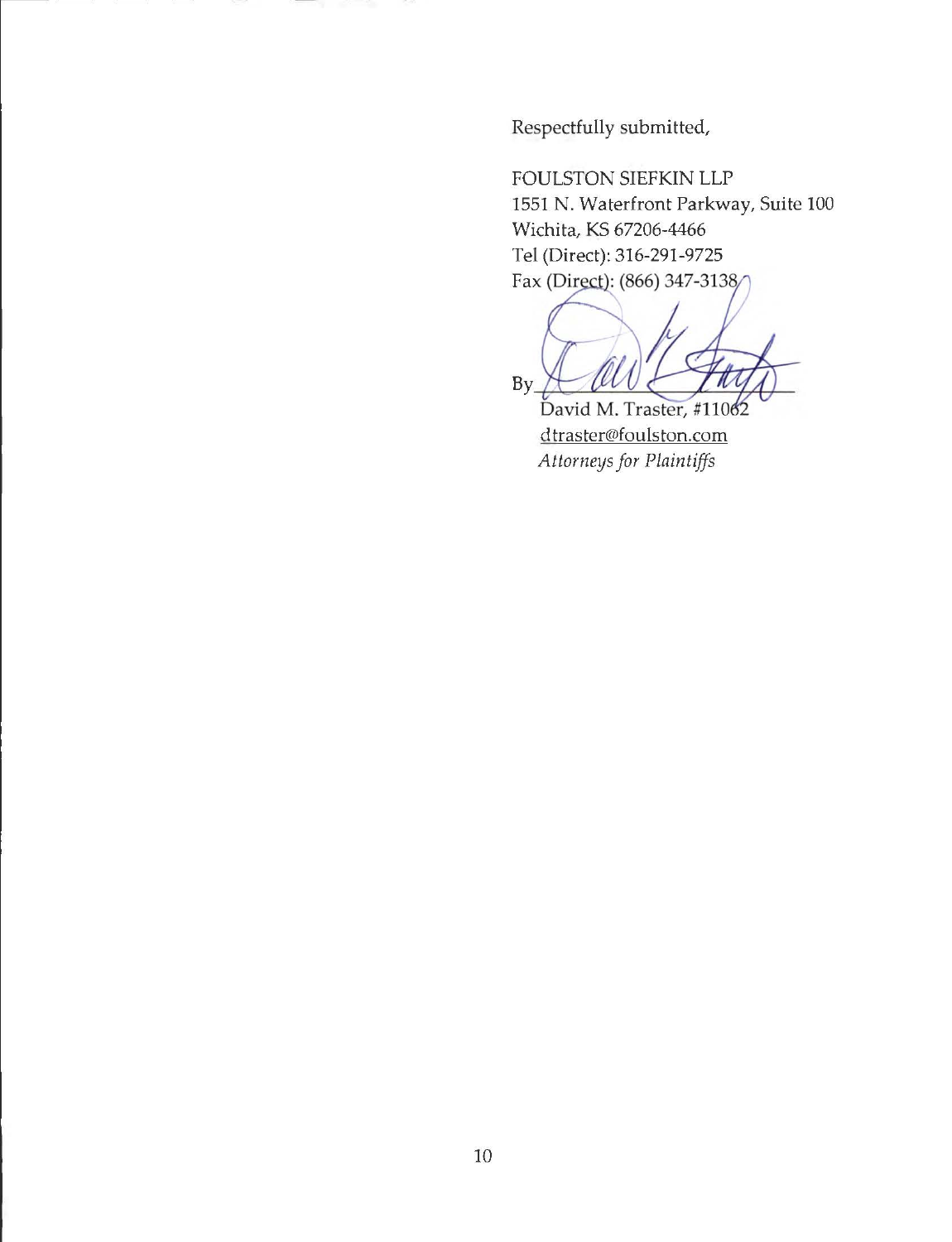#### CERTIFICATE OF SERVICE

On this 4th day of April, 2018, I certify that the original Petition for Judicial Review was filed electronically with:

Renee C. Salem Clerk of the District Court P.O. Box 365 209 North Broadway St. John, Kansas 67576

With copies by U.S. Mail and electronic mail to the following:

Jackie Mccaskey, Secretary Kansas Dept. of Agriculture 1320 Research Drive Manhattan, KS 66502 Jackie. McCaskey@ks.gov

David W. Barfield, Chief Engineer Division of Water Resources Kansas Dept. of Agriculture 1320 Research Drive Manhattan, KS 66502 David.Barfield@ks.gov Kenneth B. Titus, Chief Counsel Kansas Department of Agriculture 1320 Research Park Drive Manhattan, Kansas 66502 kenneth.titus@ks.gov

Aaron Oleen, Staff Attorney Kansas Department of Agriculture 1320 Research Drive Manhattan, KS 66502 Aaron.Oleen@ks.gov

 $by$  -  $u \cdot y$ 

David M. Traster, #11062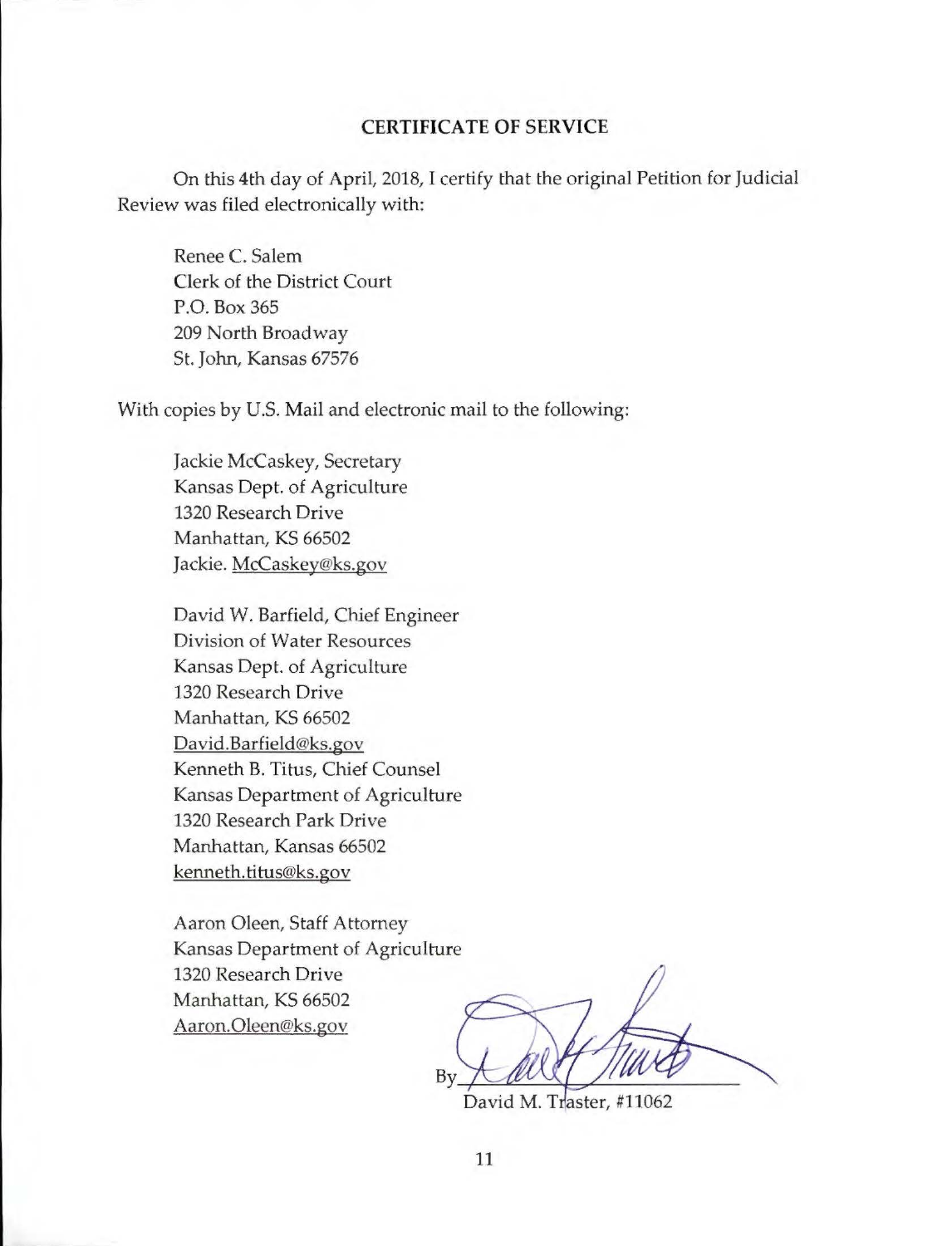# Exhibit A The LEMA Statute

# K.S.A. 82a-1041. Local enhanced management areas; establishment procedures; duties of chief engineer; hearing; notice; orders; review

(a) Whenever a groundwater management district recommends the approval of a local enhanced management plan within the district to address any of the conditions set forth in K.S.A. 82a-1036(a) through (d), and amendments thereto, the chief engineer shall review the local enhanced management plan submitted by the groundwater management district. The chief engineer's review shall be limited to whether the plan:

(1) Proposes clear geographic boundaries;

(2) pertains to an area wholly within the groundwater management district;

(3) proposes goals and corrective control provisions as provided in subsection (f) adequate to meet the stated goals;

(4) gives due consideration to water users who already have implemented reductions in water use resulting in voluntary conservation measures;

(5) includes a compliance monitoring and enforcement element; and

(6) is consistent with state law.

If, based on such review, the chief engineer finds that the local enhanced management plan is acceptable for consideration, the chief engineer shall initiate, as soon as practicable thereafter, proceedings to designate a local enhanced management area.

(b) In any case where proceedings to designate a local enhanced management area are initiated, the chief engineer shall conduct an initial public hearing on the question of designating such an area as a local enhanced management area according to the local enhanced management plan. The initial public hearing shall resolve the following findings of fact:

(1) Whether one or more of the circumstances specified in K.S.A. 82a-1036(a) through (d), and amendments thereto, exist;

(2) whether the public interest of K.S.A. 82a-1020, and amendments thereto, requires that one or more corrective control provisions be adopted; and

(3) whether the geographic boundaries are reasonable.

The chief engineer shall conduct a subsequent hearing or hearings only if the initial public hearing is favorable on all three issues of fact and the expansion of geographic boundaries is not recommended. At least 30 days prior to the date set for any hearing, written notice of such hearing shall be given to every person holding a water right of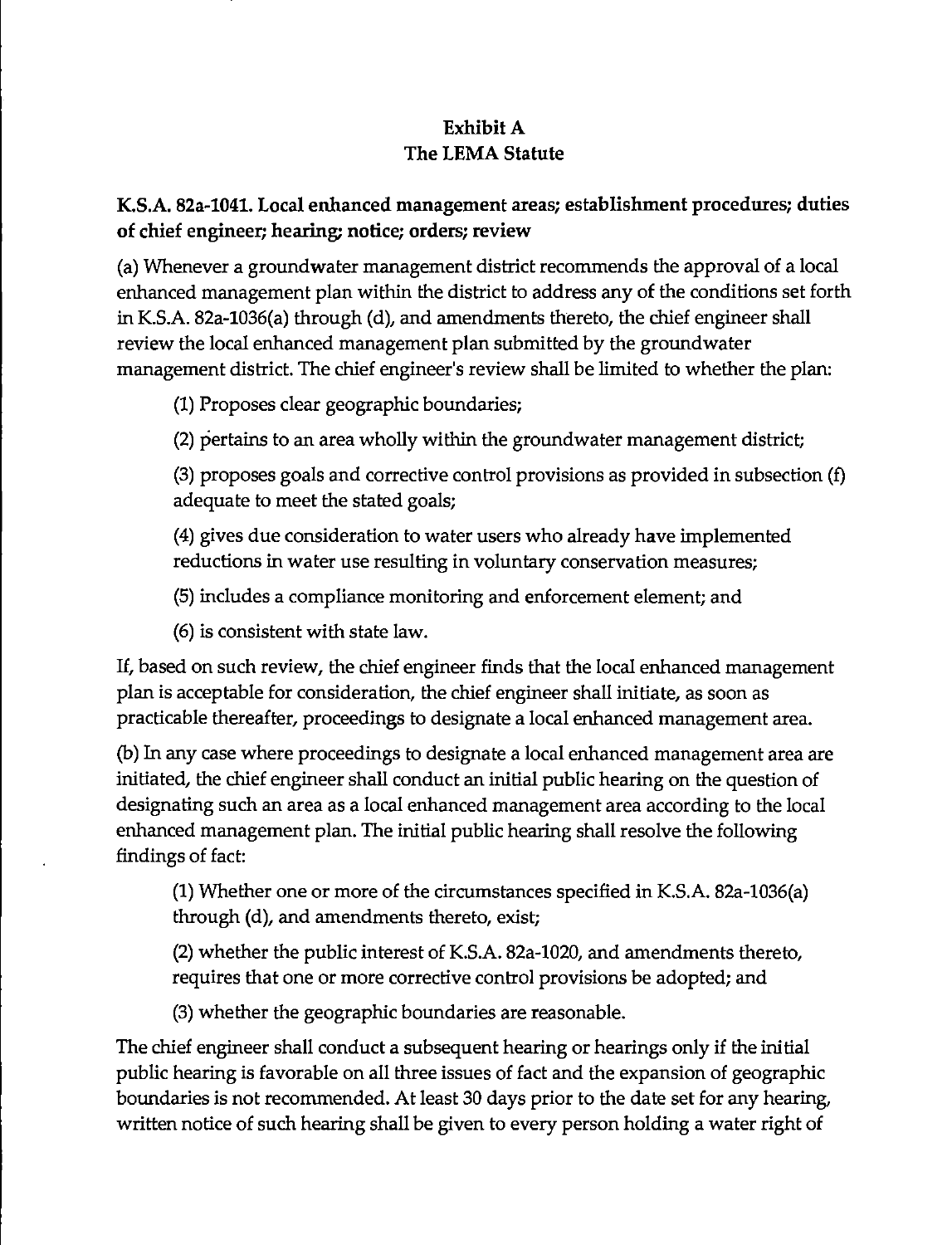record within the area in question and by one publication in any newspaper of general circulation within the area in question. The notice shall state the question and shall denote the time and place of the hearing. At every such hearing, documentary and oral evidence shall be taken and a complete record of the same shall be kept.

(c) The subject matter of the hearing or hearings set forth in subsection (b) shall be limited to the local enhanced management plan that the chief engineer previously reviewed pursuant to subsection (a) and set for hearing.

(d) Within 120 days of the conclusion of the final public hearing set forth in subsections (b) and (c), the chief engineer shall issue an order of decision:

(1) Accepting the local enhanced management plan as sufficient to address any of the conditions set forth in KS.A. 82a-1036(a) through (d), and amendments thereto;

(2) rejecting the local enhanced management plan as insufficient to address any of the conditions set forth in KS.A. 82a-1036(a) through (d), and amendments thereto;

(3) returning the local enhanced management plan to the groundwater management district, giving reasons for the return and providing the district with the opportunity to resubmit a revised plan for public hearing within 90 days of the return of the deficient plan; or

(4) returning the local enhanced management plan to the groundwater management district and proposing modifications to the plan, based on testimony at the hearing or hearings, that will improve the administration of the plan, but will not impose reductions in groundwater withdrawals that exceed those contained in the plan. If the groundwater management district approves of the modifications proposed by the chief engineer, the district shall notify the chief engineer within 90 days of receipt of return of the plan. Upon receipt of the groundwater management district's approval of the modifications, the chief engineer shall accept the modified local management plan. If the groundwater management district does not approve of the modifications proposed by the chief engineer, the local management plan shall not be accepted.

(e) In any case where the chief engineer issues an order of decision accepting the local enhanced management plan pursuant to subsection (d), the chief engineer, within a reasonable time, shall issue an order of designation that designates the area in question as a local enhanced management area.

(f) The order of designation shall define the boundaries of the local enhanced management area and shall indicate the circumstances upon which the findings of the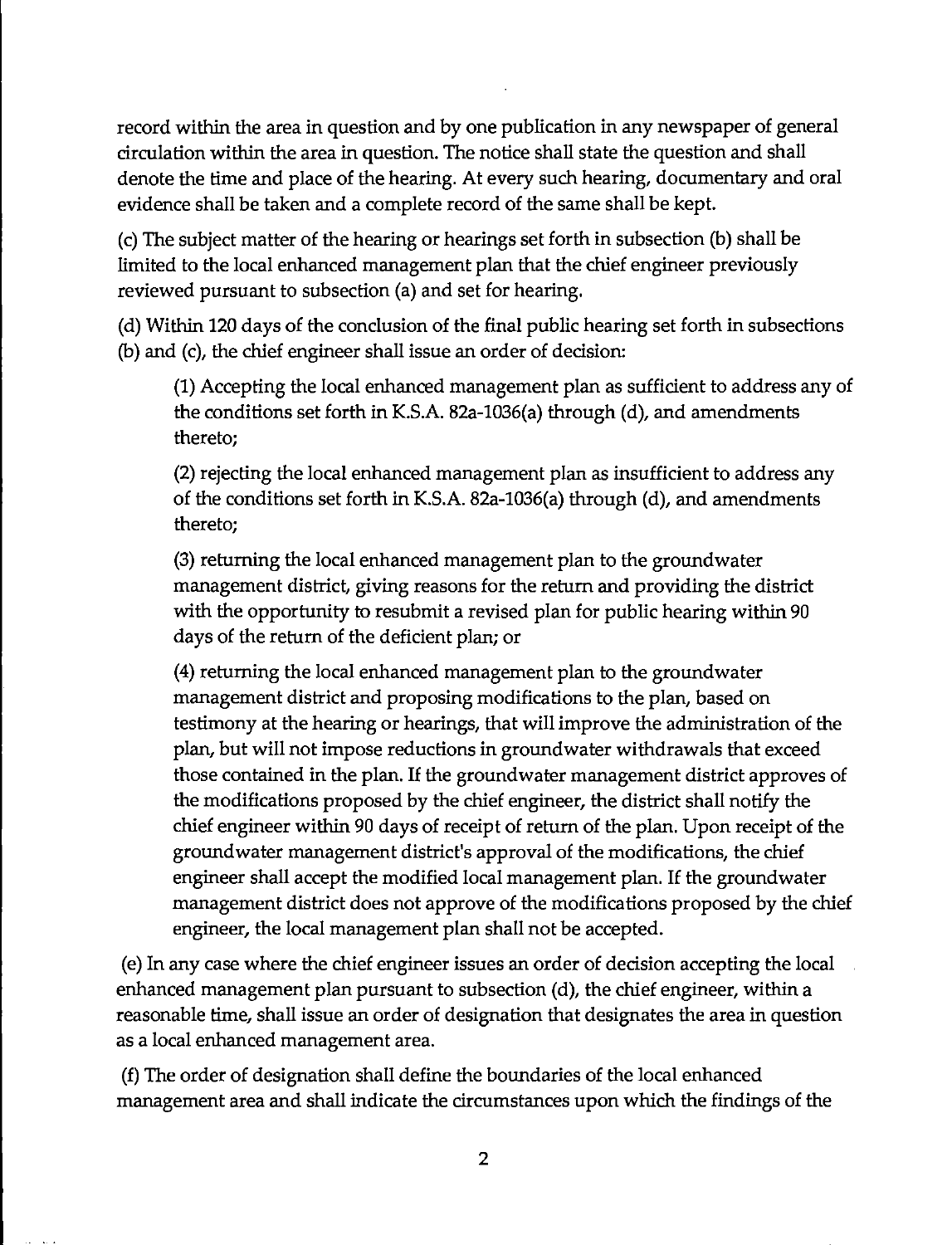chief engineer are made. The order of designation may include any of the following corrective control provisions set forth in the local enhanced management plan:

(1) Closing the local enhanced management area to any further appropriation of groundwater. In which event, the chief engineer shall thereafter refuse to accept any application for a permit to appropriate groundwater located within such area;

(2) determining the permissible total withdrawal of groundwater in the local enhanced management area each day, month or year, and, insofar as may be reasonably done, the chief engineer shall apportion such permissible total withdrawal among the valid groundwater right holders in such area in accordance with the relative dates of priority of such rights;

(3) reducing the permissible withdrawal of groundwater by any one or more appropriators thereof, or by wells in the local enhanced management area;

(4) requiring and specifying a system of rotation of groundwater use in the local enhanced management area; or

(5) any other provisions making such additional requirements as are necessary to protect the public interest.

The chief engineer is hereby authorized to delegate the enforcement of any corrective control provisions ordered for a local enhanced management area to the groundwater management district in which that area is located, upon written request by the district.

(g) The order of designation shall follow, insofar as may be reasonably done, the geographical boundaries recommended by the local enhanced management plan.

(h) Except as provided in subsection  $(f)$ , the order of designation of a local enhanced management area shall be in full force and effect from the date of its entry in the records of the chief engineer's office unless and until its operation shall be stayed by an appeal from an order entered on review of the chief engineer's order pursuant to K.S.A. 82a-1901, and amendments thereto, and in accordance with the provisions of the Kansas judicial review act. The chief engineer upon request shall deliver a copy of such order to any interested person who is affected by such order and shall file a copy of the same with the register of deeds of any county within which any part of the local enhanced management area lies.

(i) If the holder of a groundwater right within the local enhanced management area applies for review of the order of designation pursuant to K.S.A. 82a-1901, and amendments thereto, the provisions of the order with respect to the inclusion of the holder's water right within the area may be stayed in accordance with the Kansas administrative procedure act.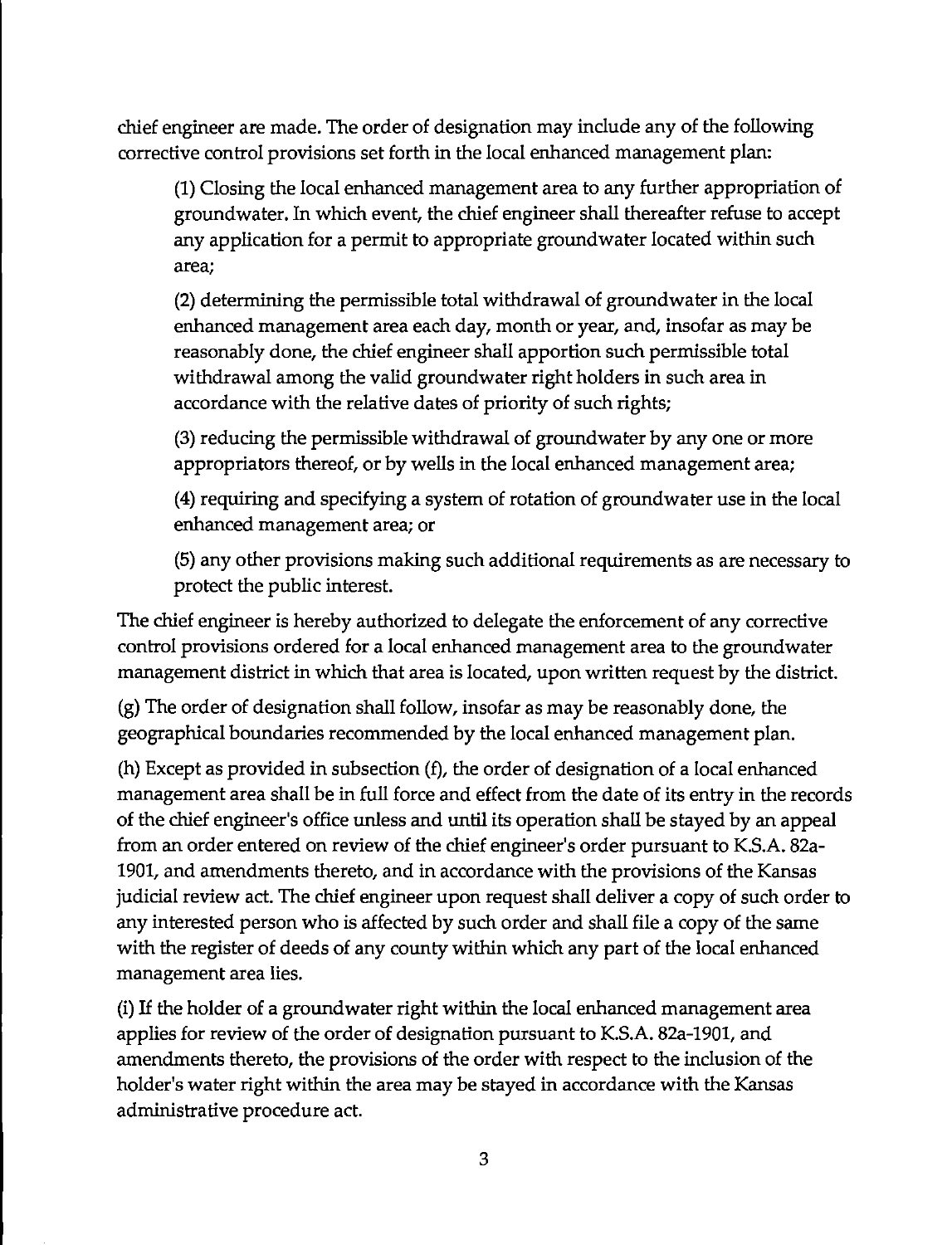Q) Unless otherwise specified in the proposed enhanced management plan and included in the order of designation, a public hearing to review the designation of a local enhanced management area shall be conducted by the chief engineer within seven years after the order of designation is final. A subsequent review of the designation shall occur within 10 years after the previous public review hearing or more frequently as determined by the chief engineer. Upon the request of a petition signed by at least 10% of the affected water users in a local enhanced management area, a public review hearing to review the designation shall be conducted by the chief engineer. This requested public review hearing shall not be conducted more frequently than every four years.

. (k) The chief engineer shall adopt rules and regulations to effectuate and administer the provisions of this section.

(I) The provisions of this section shall be part of and supplemental to the provisions of K.S.A. 82a-1020 through K.S.A. 82a•l040, and amendments thereto.

Laws 2012, ch. 62, § 1, eff. April 12, 2012; Laws 2015, ch. 60, § 4, eff. July 1, 2015.